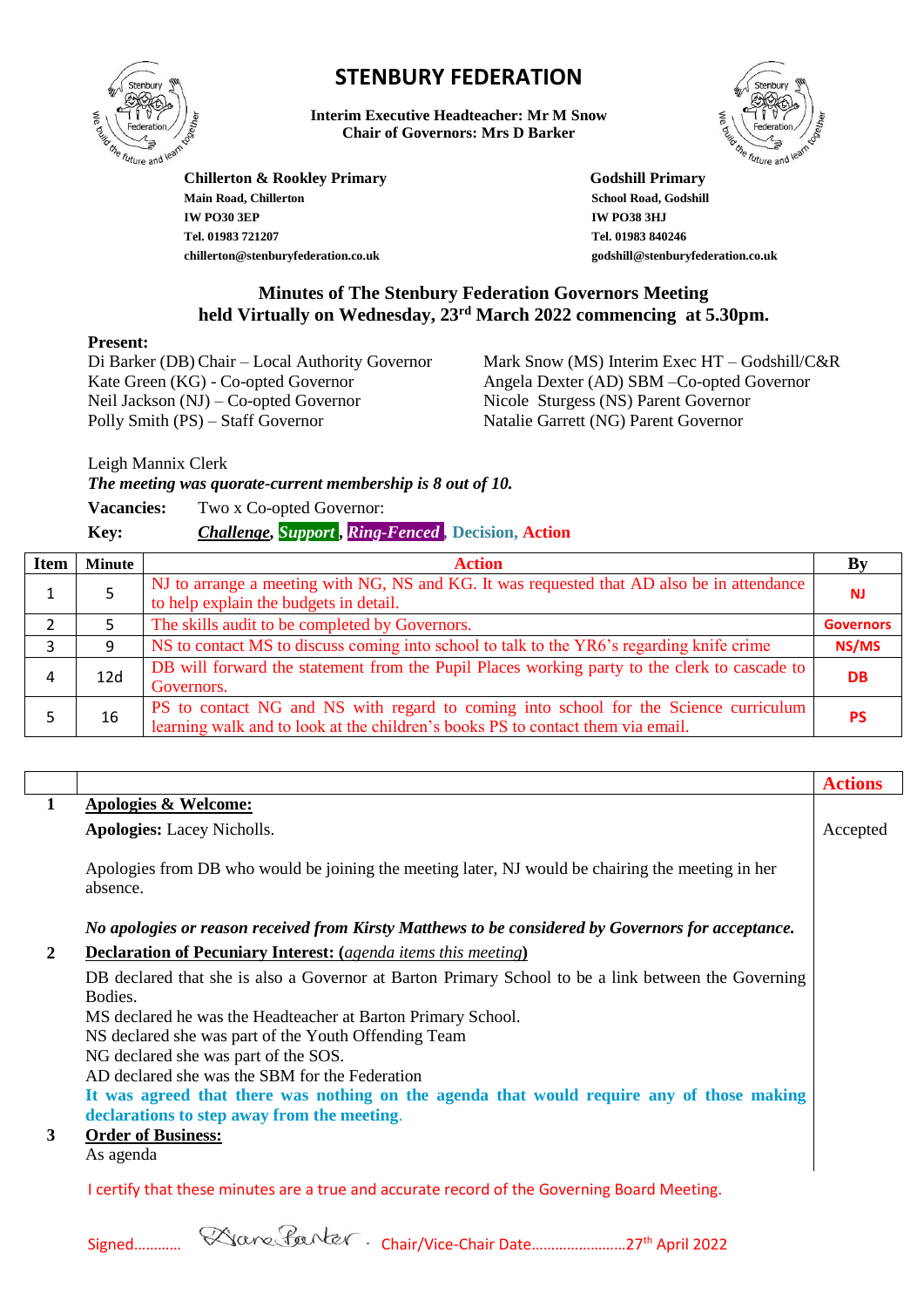## **4 Approval of the Minutes:**

The minutes from the 26<sup>th</sup> January 2022 were circulated prior to the meeting. **The minutes were proposed by NJ seconded by NS with all in agreement**.

## **5 Matters Arising:**

Item 1 from the  $24<sup>th</sup>$  November 2021 has yet to be completed. NJ to arrange a meeting with NG, NS and KG. It was requested that AD also be in attendance to help explain the budgets in detail. Item 2 the skills audit to be completed by Governors. Action

LM had confirmed with DH that the finance committee can recommend the budgets for ratification by FGB, having looked at them in detail and were in agreement.

## **6 Update on Consultation:**

Governors were informed that the consultation, due to be heard by Council in February, had been deferred until their next meeting. The council had deferred to enable them to look at other options.

#### **7 Finance Report:**

AD informed Governors that the budgets should be agreed at this meeting. The budgets were not good in either school, but in limbo with regard to Chillerton & Rookley. Costs were share between the schools with regard to staff.

MS reported irrespective of any outcome the budgets would be hard to balance. MS has been in touch with HR with regard to teacher restructure.

The projection of children numbers for Reception class are down, not just within the Federation, but across the Island. This gets worse as time goes forward and will be a problem for the whole of the Island, and schools will have to condense classes. The LA need to put together a strategic plan as this is of real concern and will hit budgets. There will be a thousand vacant places over the next two years.

NG mentioned that a Flexi school was a possible option with over 500 children being home educated on the Island.

It was felt that this was not a policy favoured by the LA.

Decisions had been delayed by the current Council and it was feeling like groundhog day.

NJ reported that the projected debt for Godshill was £218k and Chillerton & Rookley £187k.

MS mentioned that this was not just a future problem for the Federation, other village schools will be in the same boat with budgets going down and costs going up. Secondary schools will also be affected. There would be a significant drop in funding over the next three years.

Thanks to AD for the work in preparing the budgets.

NJ proposed that the budgets be agreed and this was seconded by KG, Governors were in agreement.

#### **8 SFVS:**

AD reported that the SFVS, emailed to Governors, would be sent in by the end of the month. There had been a slight change with regard to bench marking.

There were no questions to address

All Governors were in favour.

#### **9 Headteachers Report:**

MS reported that the LLPR, our lead partner, had been to visit. Phonics were a main focus and there would be further training on this, also working with a team with regard to Read, Write, Ink.

Regarding data, children were not at national standard, although the YR 6 children were doing quite well.

The FFT targets are reasonable.

Subject leads are share across the Federation and there would be a report to follow.

Staff absence – children from Chillerton & Rookley had to be transported over to Godshill for a couple of days to help with staff absence, this was due to an indirect consequence of Covid and bereavement. Four members of staff have symptoms of long Covid and one member is under occupational health, Members of staff and children are still succumbing to the virus. MS is fixing holes in staffing on a daily basis.

Staff are also exhausted having to cover classes where needed, the five days isolation causes disruption in the workplace and in some cases staff are off longer if they have not fully recovered. This has been challenging for the SLT.

Moving forward the SLT will have to look at staffing structures and make some changes for September 2022.

I certify that these minutes are a true and accurate record of the Governing Board Meeting.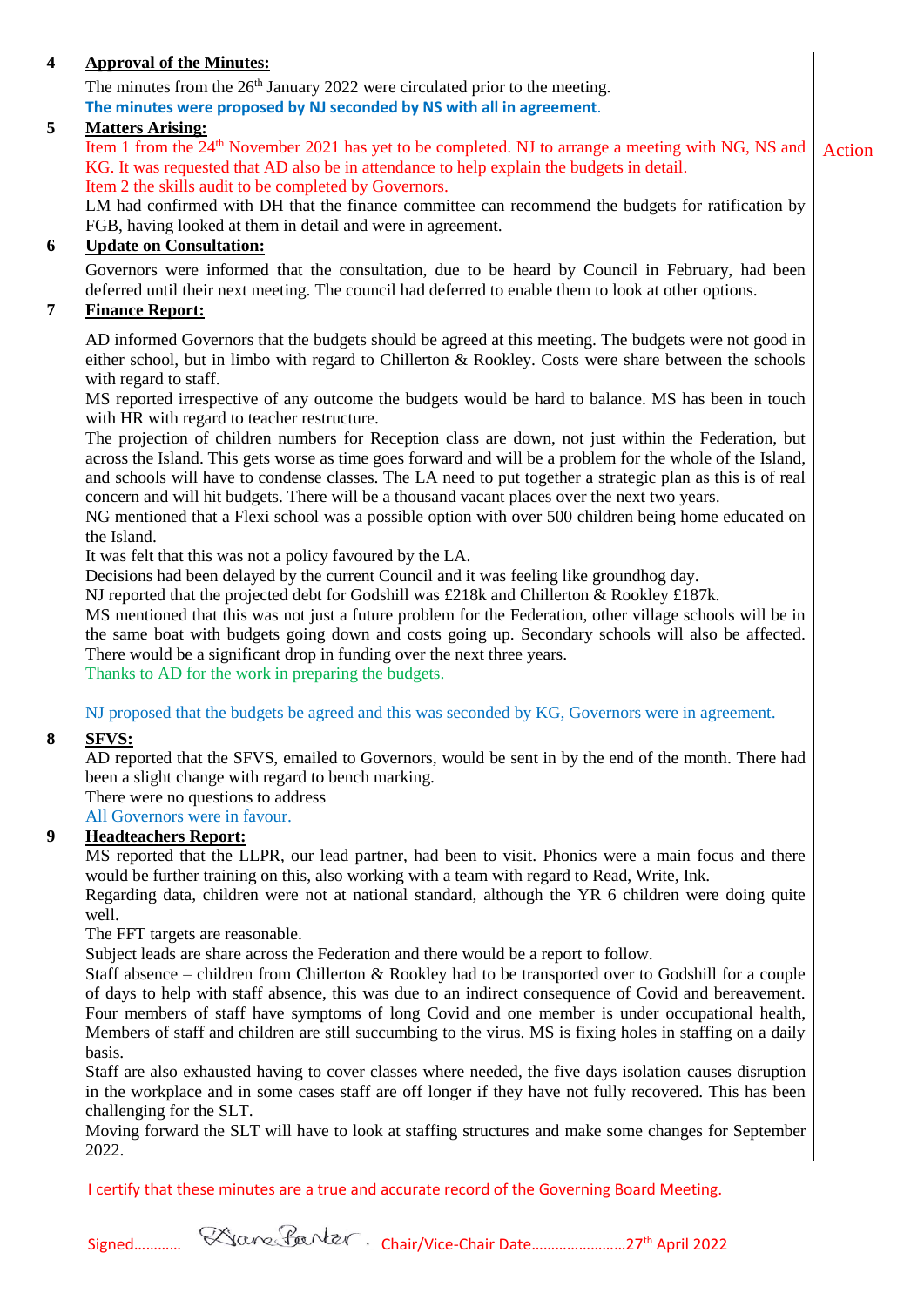Year 4's from both schools were going on a residential trip to Kingswood, this would be the first trip in two years. Sports for Champions would be visiting the school, with other opportunities planned for the summer.

## *Challenge*

*Q. How is attendance been affected in both schools?*

A. It is 92% - 93% at both schools and currently 92% nationally. One child absent at C&R had quite a knock on affect. It is a challenge as the DFE are not happy with attendance at schools. Children are now picking up bugs that have been on hold for the last two years.

From the 1<sup>st</sup> April testing will change and kits will have to be paid for, if Covid occurs then it will be a case of just learning to live with it.

NJ thought the attendance would have been lower in the current climate.

SIP/SEF is on the wall at Godshill and reading and phonics is a focus, the school is on an even keel at the

- **DB join** moment. YR5/6 are having catch up sessions with two coaches coming in to help with SAT's and moving forward.
- **ed the**  NJ had concerns with the YR6 regarding SAT's as they had missed so much education in the last two years. MS mentioned that the secondary schools would use the data in an unfair way.
- **meet** MS wanted Governors monitoring visits to return, KG is coming in weekly to help PS with the Friday
- **ing at**  Eco club and PS reported a large take up and quite a long waiting lists. PS mentioned that she would like to also begin this during the school day, but is finding it hard to know what to do.
- **6pm** NG wondered if KG was still mentoring, KG apologised, but she had been recovering from Covid also taking on a lot more things in her personal life and has found it difficult.

MS told Governors not to feel bad as it had been a struggle for everyone during this time.

NG would be happy to help with ECO, English and Creative Writing.

MS said it would be good to make an appointment to see Mrs Evans at Chillerton & Rookley, which would be a good focus to start looking at reading. AD informed Governors that SE would be free mainly Thurs and Mon pm.

NJ reported it would be good to start getting back into school now.

PS felt that every plan that is made has fallen apart during this time for one reason and another.

## **10 Safeguarding:**

NS mentioned that from an outside view there is an awful lot of knife crime lately and schools should be aware of this, especially working with young people, who may have older siblings at high school. This is a criminal offence and should be reported to the police immediately if a child is caught carrying one. NS said she would be willing to come into school and talk to the children in KS2. MS thought it would be good to talk to the YR6's and have a chat with them.

## NS to contact MS to discuss this.

DB, who has attended the chairs forum and meeting with the safeguarding team to discuss Peer on Peer abuse. Governors would need to ensure their training in this area is up to date.

Governors could access the Key and AD informed Governors that they can access the National College now via their Stenbury email.

The staff have their second safeguarding session tomorrow 24<sup>th</sup> March.

MS reported that referrals had gone through the roof and Social Services are swamped and overwhelmed with the amount they are having to deal with.

Staff have access to "My Concern" within school.

There is a financial crisis amongst some families and a worrying time for children as well.

## *Challenge*

*Q. There is low attendance amongst the SEN children at 82%, is this being monitored?*

A. One child has been out following a major operation and has had to isolate. Other SEN children have had complications relating to illness.

PS had concerns with the amount of courses the staff were expected to do and the lack of time to do them. AD reported that TA's would get time to complete them.

NJ also reported that quite a lot of Foster Carers are currently resigning because of the lack of support from the LA.

I certify that these minutes are a true and accurate record of the Governing Board Meeting.



Action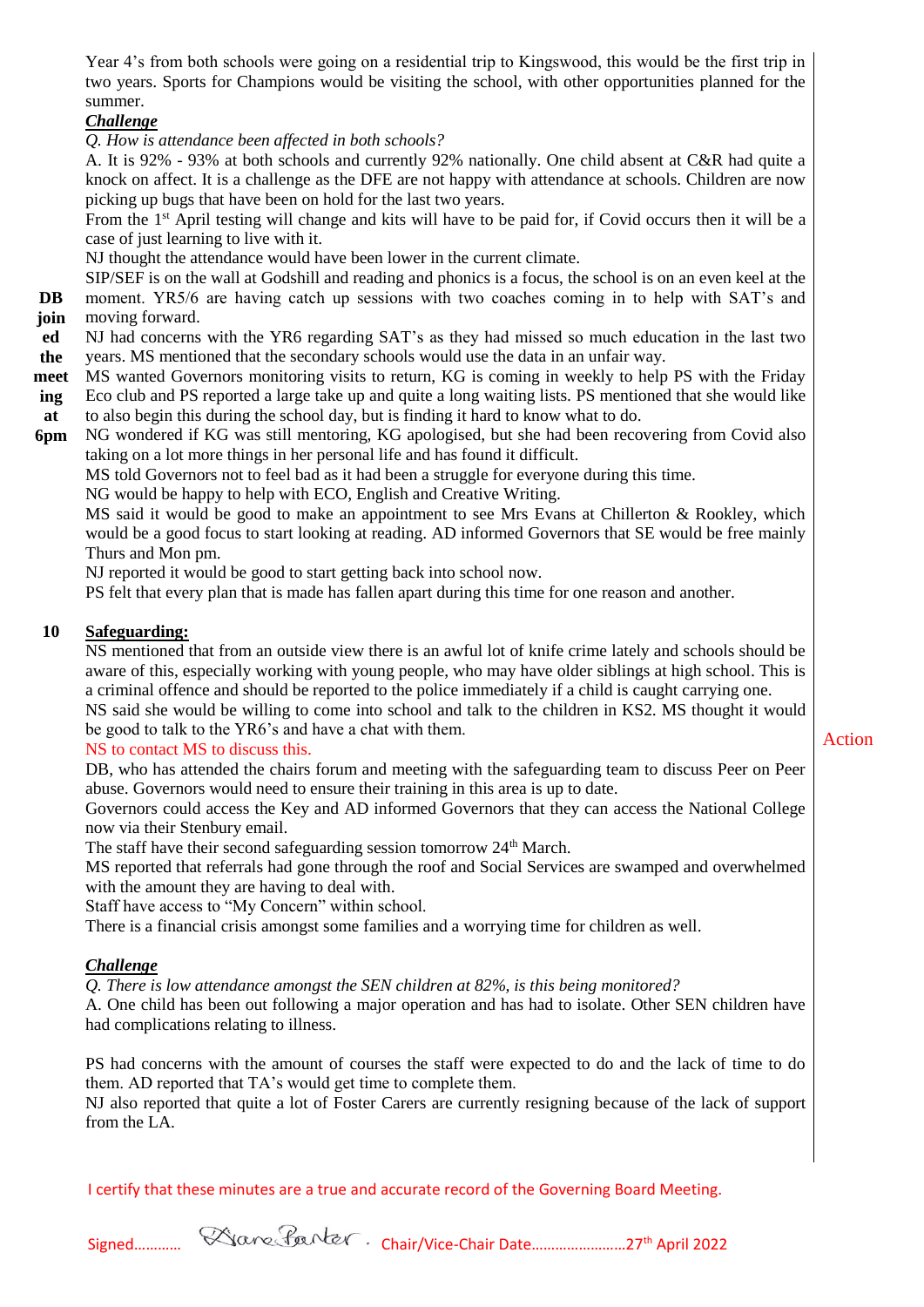## **11 Health & Safety:**

AD had nothing to report.

MS informed Governors that the staff are exhausted and had concerns for their well-being. There had not been one day when all staff had been in and this was across the board. Staff well-being should be high on the agenda for Governors.

## **12 Governors Matters, Reports & Training:**

a) Leadership

b) Visit Report Summaries – Any reports to be sent to the clerk for cascade once completed

. c) Programme of Subject Leader Reports

d) Training & Development – *DB had attended the Chairs forum, sexual harassment had been discussed. Also an update for the KCSIE for 2022. DB is now part of the Pupil Places Working Group for IOW Primary Schools. This is a voluntary group representing Headteachers and Chairs of Governors. The group was formed to consider the challenges which face the Island Primary Schools in continuing to improve the Quality of Education to their pupils, while admissions to Reception classes and consequent numbers on roll are projected to fall and continue at a low for the foreseeable future. DB will forward the statement to the clerk to cascade to Governors.* 

*The impact will be felt in the larger schools also and have an impact on budget and resources. The Council does not have a strategic plan in place and the Council needs to be pressured into putting a plan in place as this is a very serious matter. DB informed Governors that they do have a voice in this.* 

## *Challenge*

*Q. Any update on Chillerton & Rookley*

*A. DB reported that Suze Ellis had informed her that the issue regarding consultation will be on the agenda at the next meeting due to be held on the 23rd May, which would take it to half term. This was felt to be totally unacceptable and the Council need to make a decision, but Governors would have been none the wiser if DB had not contacted our elected member.*

e) Feedback from Official Complaints

f) Correspondence

## **13 Policies for Review:**

It was agreed that the LA policies be adopted.

The following polices to be reviewed and adopted.

- o Attendance Policy
- o Child Friendly Peer on Peer
- o Complaints Procedure (LA)
- o Low Level Complaints Policy

There was a query from PS with regard to the Low Level Complaint policy and using pet names for children, which were used in Reception class to help with alliteration. MS reported that this was a Government led policy and is used alongside the Child Protection/Safeguarding Policies. Common sense would be used by the SLT in school with regard to the policy. This is something that Ofsted would ask about.

PS requested more training with regard to "My Concern"

DB proposed that the policies be accepted, this was seconded by NS and agreed by Governors.

## **14 Correspondence:**

No correspondence had been received

## **15 Impact of the Meeting:**

NJ – It had been good to see everyone in attendance and wanted to thank all the staff during this difficult period. It would be great to see everyone back doing face to face meetings again. Thanks went to NJ for chairing the meeting.

I certify that these minutes are a true and accurate record of the Governing Board Meeting. DB – Thanks to all the staff and DB reiterated the sentiments of NJ to get back to face to face meetings. NS – It was good to know that Governors would once again be welcomed back into school.

Action